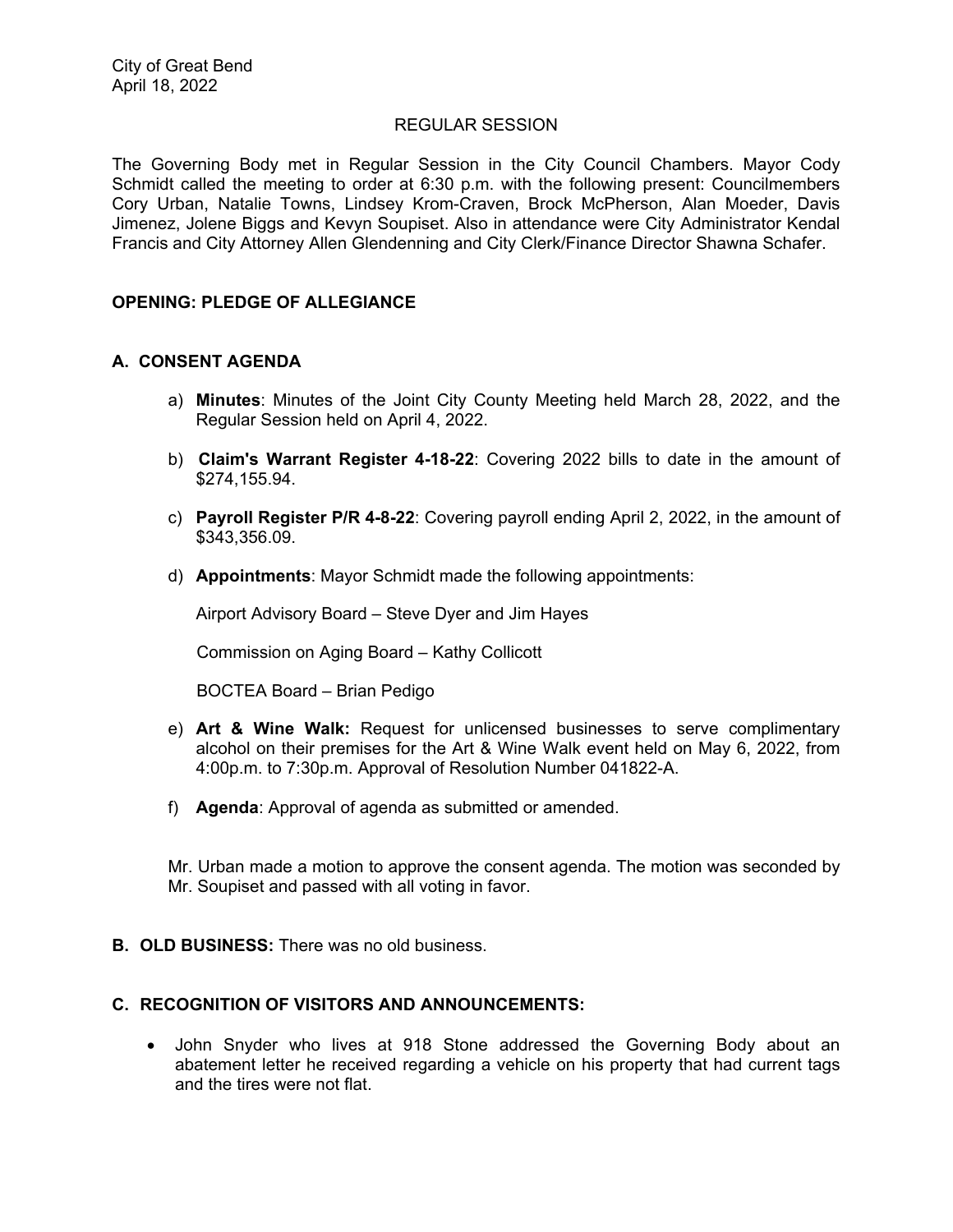## **D. NEW BUSINESS**

- **1. Councilmember Reports**: There were no Councilmember reports.
- **2. Administrators Update**: City Administrator Kendal Francis presented an update on what is happening within the City organization.
- **3. Community Coordinator Report**: Community Coordinator Christina Hayes presented her monthly report.
- **4. Abatements**: Code Enforcement Art Keffer presented the following abatements:
	- **B. 201 Chestnut St**: There is trash and refuse on the property including, but not limited to: a pile of construction material, trash and general refuse that needs to be removed, located at 201 Chestnut St. constituting an unlawful accumulation. This real estate is subject of Resolution Number 041822-B.
	- **C. 313 Maple St:** There is trash and refuse on the property including, but not limited to: a falling down metal shed, trash and general refuse that needs to be removed, located at 313 Maple St. constituting an unlawful accumulation. This real estate is subject of Resolution Number 041822-C.
	- **D. 501 Odell St**: There is trash and refuse on the property including, but not limited to: pallets, tires, trash and general refuse that needs to be removed, located at 501 Odell St. constituting an unlawful accumulation. This real estate is subject of Resolution Number 041822-D.
	- **E. 806 Odell St:** There is trash and refuse on the property including, but not limited to: pallets, trash and general refuse that needs to be removed, located at 806 Odell St. constituting an unlawful accumulation. This real estate is subject of Resolution Number 041822-E.
	- **F. 3137 Stone St**: There is a green colored Jeep SUV on the property that is either not displaying current registration, and/or is not inoperable condition, and that said motor vehicle(s) constitute a nuisance pursuant to Section 10.20.030 of the Code of Ordinances of the City of Great Bend, Kansas located at 3137 Stone St. This real estate is the subject of Resolution Number 041822-F.

Mr. Soupiset made a motion to approve Resolution Numbers 041822B-F. The motion was seconded by Ms. Krom-Craven and passed with all voting in favor.

- **5. Public Hearing for Unsafe and Dangerous Structure at 205 Frey:** City Attorney Allen Glendenning reported that Logan Burns conducted a visual inspection of a house located on the property of 205 Frey Street. His report is attached. On February 22, 2022, the Council adopted Resolution 022222-A setting this matter for hearing at this meeting. Building Official Logan Burns presented pictures of the structure. Mr. Moeder made a motion to approve resolution 041822-G. The motion was seconded by Ms. Biggs and passes with all voting in favor.
- **6. Temporary Premise Extension:** City Administrator Kendal Francis reported that Dry Lakes Brewery has requested a temporary extension of premise on May 14, 2022, to host their 1-year anniversary party. The event is scheduled from 11am-12am. However, they are requesting the closure from 10am-1am to allow time to set up and cleanup.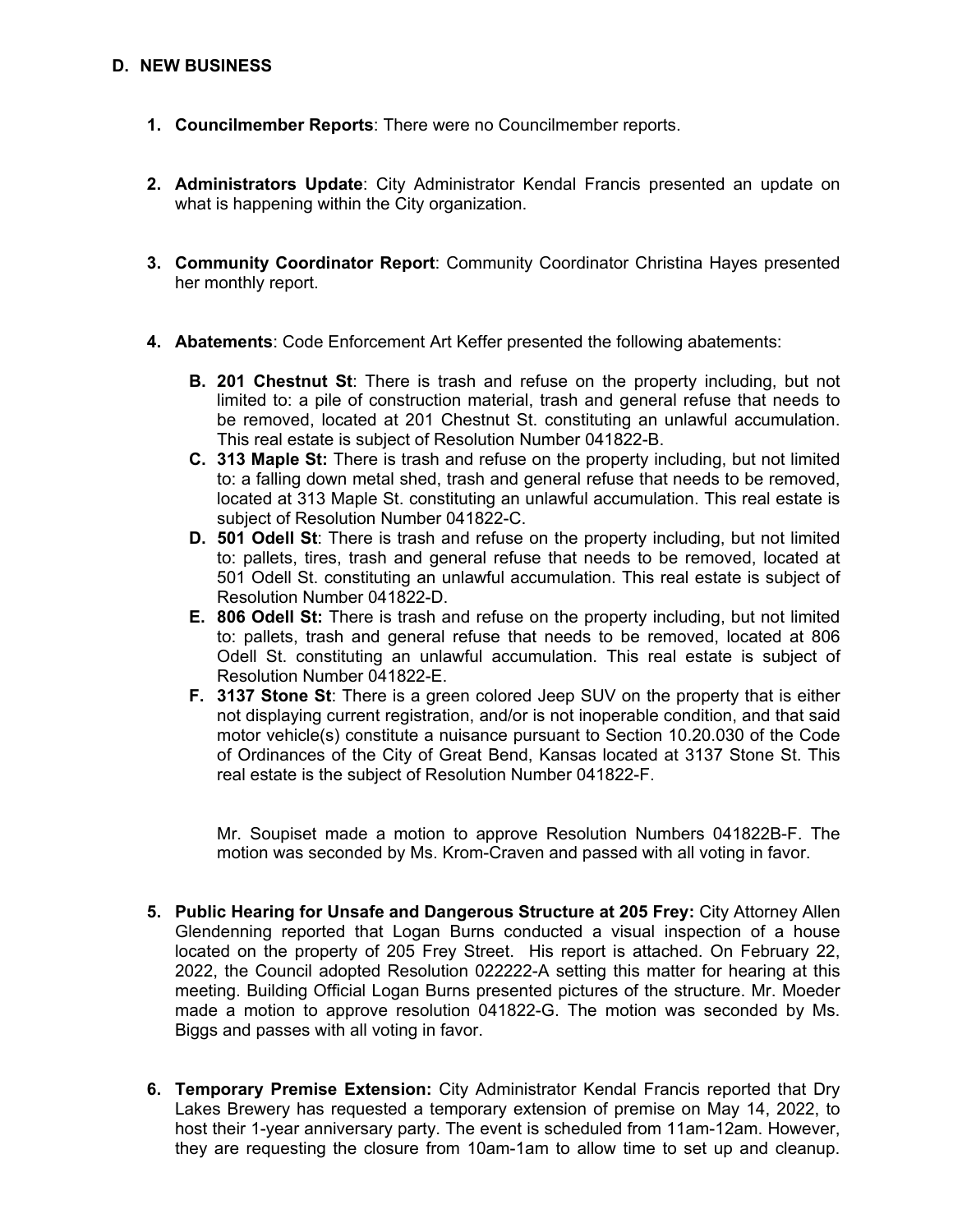The event will include 2 bands, games, food truck and a muralist who will be live painting their garage door. The consumption of alcohol is planned in the proposed space. The brewery is working with the State Alcoholic Beverage Control to obtain proper permits for this activity. Mr. Urban made a motion to adopt Ordinance Number 4385, allowing consumption of alcohol on public property. The motion was seconded by Mr. Moeder and passed with all voting in favor. Mr. Moeder then made a motion to close the alley from Lakin Avenue to Forest and closure of parking stalls on city-owned parking lot at Lakin and Williams on May 14, 2022, from 10:00 a.m. to 1:00 a.m. The motion was seconded by Mr. Soupiset and passed with all voting in favor.

- **7. Bike and Micro-mobility Device Parking:** City Administrator Kendal Francis reported that a downtown business requested permission to place a bike rack in front of their business. In reviewing the request, the city attorney recommended changes which help to clarify existing ordinances, provide for engineering approval, as well as help address issues with micro-mobility devices. Additionally, the changes also eliminate the antiquated bicycle registration requirement. Mr. Urban expressed that he did not like the way the Ordinance was written as it forbids people to ride a bike on the sidewalks downtown, which he feels is safer to ride on the sidewalk than the street. Mr. Moeder made a motion to adopt Ordinance No. 4386, regulating the operation and parking of bicycles and micro-mobility devices. The motion died for lack of a second. Councilmember Biggs asked the City Administrator if we could still get them a bike rack and Mr. Francis said yes.
- **8. Todd Anspaugh Rezoning 6003 10<sup>th</sup> Street:** Building Official Logan Burns reported that Todd Anspaugh has purchased the real estate for which the rezoning is requested. The structure was operated as a business and Anspaugh requests rezoning from C-2 (General Commercial) to R-1 (Single-Family) for him to move into the structure and permanently live there. Notice of the request and of a public hearing on the request was given to surrounding landowners within 200 feet of this real estate in city limits and 1,000 feet in the county. A public hearing was held on March 28, 2022, before the planning commission. There were two parties that attended this hearing with their concerns on property ownership, which Planning Commission agreed that that issue was beyond their scope and duties and would not affect the rezoning request in any nature. Ms. Krom-Craven made a motion to adopt the Findings of Fact prepared by City Staff and as recommended by the Planning Commission. The motion was seconded by Mr. Moeder and passed by a vote of 7-1, with Ms. Biggs voting no. Ms. Krom-Craven then made a motion to adopt Ordinance Number 4386, rezoning the real estate from C-2 to R-1. The motion was seconded by Mr. Moeder and passed by a vote of 7-1, with Ms. Biggs voting no.
- **9. David Tabrizi Rezoning 1801 Patton Road:** Building Official Logan Burns reported that David Tabrizi (Represented by Kevin Keller) is the owner of the property located at 1801 Patton Road. He is currently selling the property and is under contract and the sale is running into a challenge. The bank noted the buyers could not get fixed rate financing and it was because the property was not zoned residential to get 15- or 30 year fixed loans. Tabrizi requested rezoning from C-1 (Local Commercial) to R-2 (Two-Family) to finalize the financing and sale of the property. Notice of the request and of a public hearing on the request was given to surrounding landowners within 200 feet of this real estate in the city limits. A public hearing was held on March 28, 2022, before the planning commission. There were two parties that attended this hearing. The first party being Kevin Keller who was representing David Tabrizi and Carole Harris, who lives at 1809 Patton Road and is requesting the same rezoning. Mr. Soupiset made a motion to adopt the Findings of Fact prepared by City Staff and as recommended by the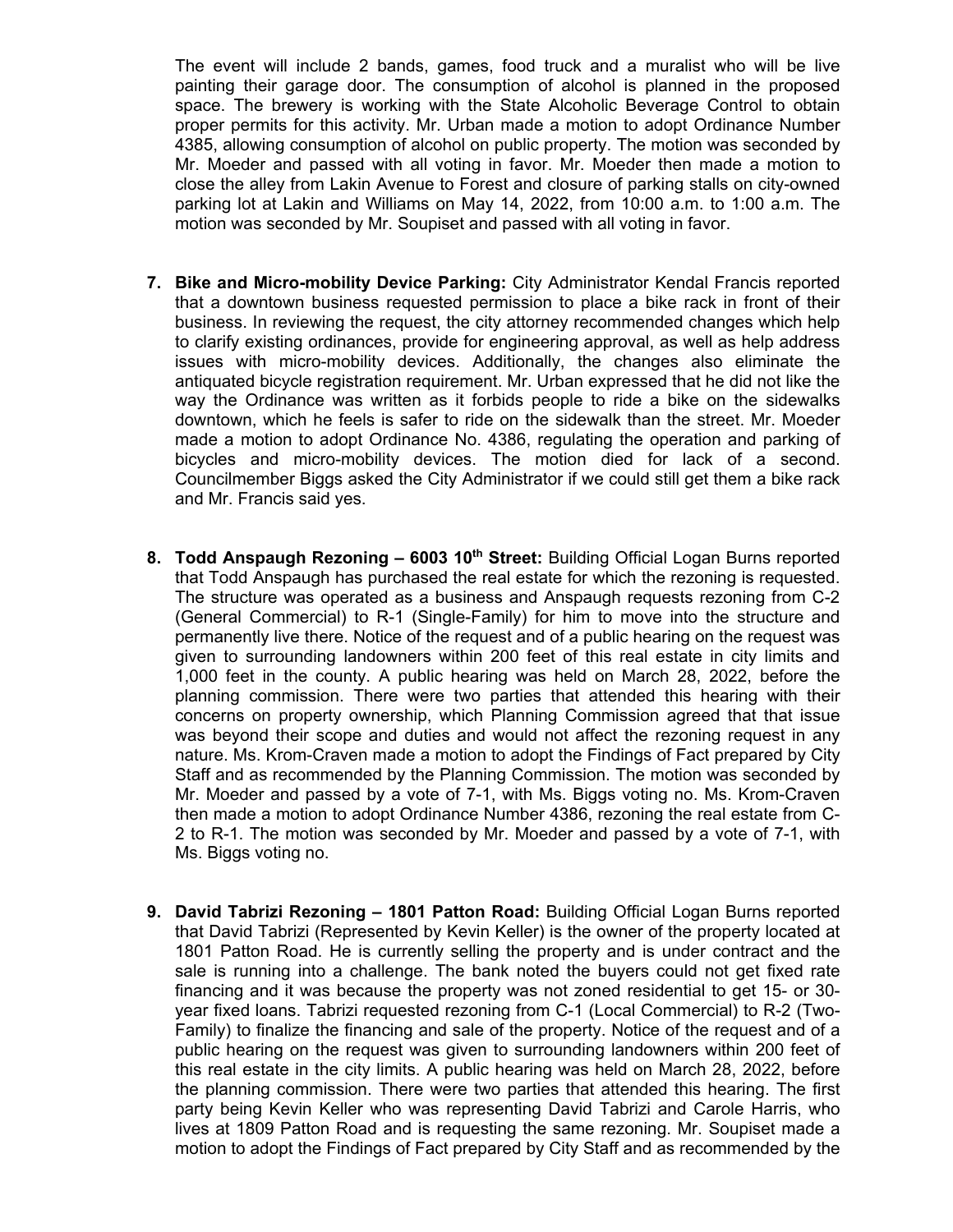Planning Commission. The motion was seconded by Mr. Urban and passed with all voting in favor. Mr. Urban then made a motion to adopt Ordinance Number 4387, rezoning the real estate from C-1 to R-2. The motion was seconded by Mr. Moeder and passed with all voting in favor.

- **10. Carole Harris Rezoning 1809 Patton Road:** Building Official Logan Burns reported that Carole Harris (Represented by Kevin Keller) is the owner of the property located at 1809 Patton Road. She is currently selling the property and is under contract and the sale is running into a challenge. The bank noted the buyers could not get fixed rate financing and it was because the property was not zoned residential to get 15- or 30 year fixed loans. Harris requested rezoning from C-1 (Local Commercial) to R-2 (Two-Family) to finalize the financing and sale of the property. Notice of the request and of a public hearing on the request was given to surrounding landowners within 200 feet of this real estate in the city limits. A public hearing was held on March 28, 2022, before the planning commission. There were two parties that attended this hearing. The first party being Kevin Keller who was representing David Tabrizi and Carole Harris, who lives at 1809 Patton Road and is requesting the rezoning. Ms. Krom-Craven made a motion to adopt the Findings of Fact prepared by City Staff and as recommended by the Planning Commission. The motion was seconded by Mr. Moeder and passed with all voting in favor. Mr. Moeder then made a motion to adopt Ordinance Number 4388, rezoning the real estate from C-1 to R-2. The motion was seconded by Ms. Krom-Craven and passed with all voting in favor.
- **11. Keller Real Estate Rezoning 1815 Patton Road:** Building Official Logan Burns reported that Keller Real Estate (Represented by Kevin Keller) is the owner of the property located at 1815 Patton Road. He is planning if he were to sell the property, it would need to be zoned residential to be eligible for fixed rate financing. The bank will not give buyers fixed rate financing of 15- or 30-year fixed loans if the property is not zoned residential. Keller Real Estate requested rezoning from C-1 (Local Commercial) to R-2 (Two-Family) for future planning. Notice of the request and of a public hearing on the request was given to surrounding landowners within 200 feet of this real estate in the city limits. A public hearing was held on March 28, 2022, before the planning commission. There were two parties that attended this hearing. The first party being Kevin Keller who was representing David Tabrizi and his property at 1815 Patton and Carole Harris, who lives at 1809 Patton Road and is requesting the same rezoning. Mr. Moeder made a motion to adopt the Findings of Fact prepared by City Staff and as recommended by the Planning Commission. The motion was seconded by Ms. Towns and passed with all voting in favor. Mr. Soupiset then made a motion to adopt Ordinance Number 4389, rezoning the real estate from C-1 to R-2. The motion was seconded by Mr. Moeder and passed with all voting in favor.
- **12. RSVP Request:** Linn Hogg, with RSVP, addressed the governing body about funding their medical transportation program at \$3000 as the Commission on Aging cut them from their budget for whatever reason. Ms. Biggs asked that we send a budget request letter for 2023 as well. Ms. Biggs made a motion to fund the request for 2022 to RSVP in the amount of \$3000. The motion was seconded by Ms. Towns and passed by a vote of 6-2, with Mr. Moeder and Mr. Urban voting no.
- **13. Cinco De Mayo Permissions:** Fernando & Martha Delgadillo reported that The Cinco De Mayo festival is excited to continue. We are requesting closures of streets for the parade and have applied for a Cereal Malt Beverage (CMB) License, which all requirements have been completed and payment has been received. We are also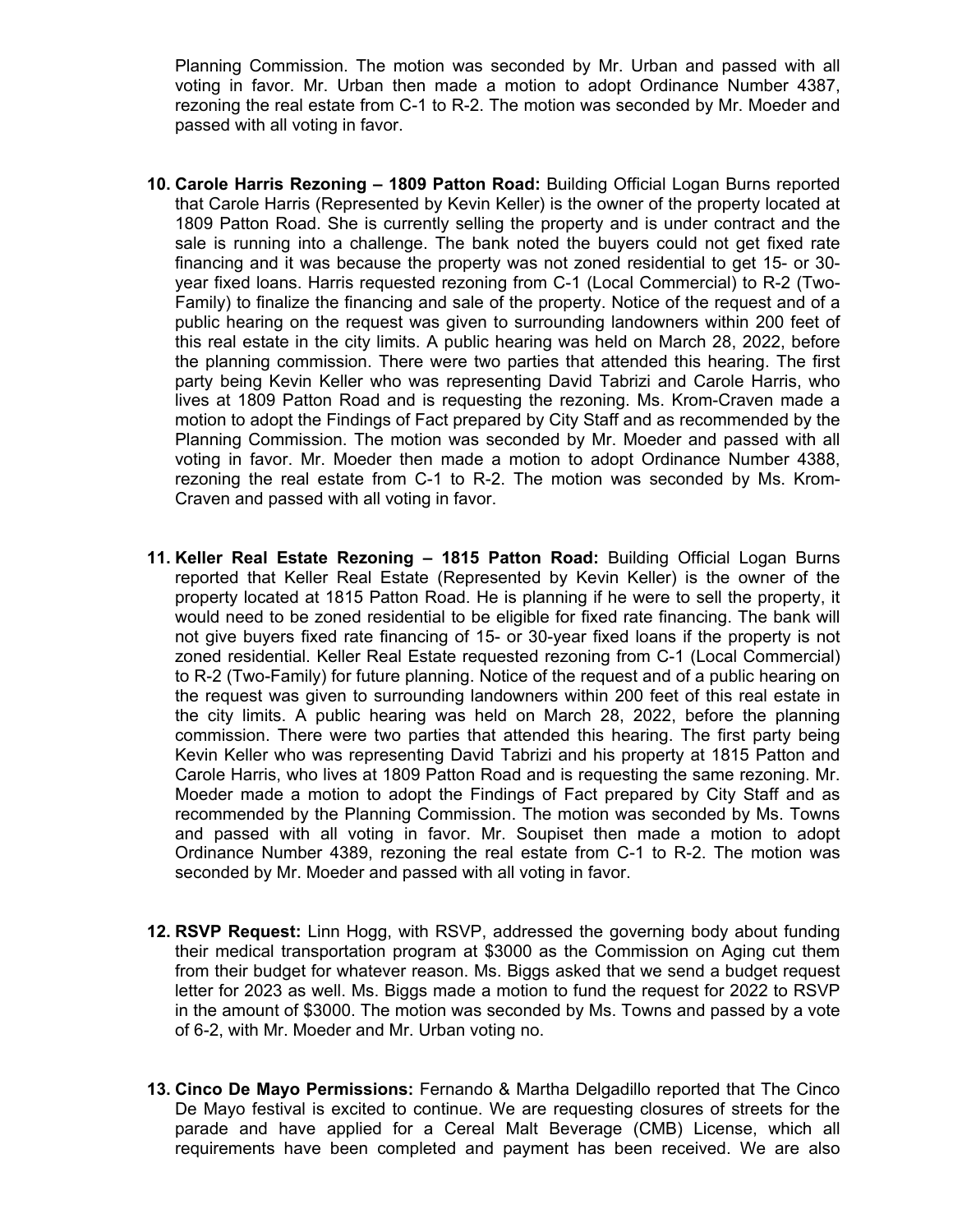asking for permission to have a beer garden in Jack Kilby Square. Mr. Moeder made a motion to authorize closure of Main Street from 19<sup>th</sup> Street to Lakin Avenue on May 7, 2022, from 11am to 12pm. The motion was seconded by Mr. Urban and passed with all voting in favor. Mr. Urban made a motion to approve CMB License. The motion was seconded by Mr. Moeder and passed with all voting in favor. Mr. Soupiset then made a motion to authorize the permission to have a beer garden in Jack Kilby Square from 10am  $-$  4pm on May  $7<sup>th</sup>$ , 2022. The motion was seconded by Ms. Towns and passed with all voting in favor.

- **14. Great Bend Alive, Inc:** Economic Development President Sara Hayden reported that Great Bend Alive, Inc. seeks to extend the boundaries of the CCA down the alleyway between Forest and Lakin. By extending the CCA, more downtown businesses are able to directly participate, and it allows for more room for the growing popularity of the CCA events. Mr. Soupiset made a motion to approve Resolution Number 041822-H. The motion was seconded by Mr. Moeder and passed by a vote of 7-1, with Ms. Krom-Craven voting no.
- **15. Events Center Billboard Update**: Community Coordinator Christina Hayes reported that our Events Center billboard is officially done with its warranty; this is our most troublesome sign, and it requires a warranty to be able to maintain and keep nice. If we do not have a warranty, it could potentially cost \$700-\$2000 each month to maintain. Marks Custom Signs has provided two options. First option is for \$58,979, which is a slight upgrade to what we currently have; or option two is for \$69,990, which is twice as high of resolution taking us from an SD sign to HD sign. There is also an optional upgrade for the Top Sign with the bid which would be an additional \$14,260 to either of the options, however staff is not recommending this upgrade. The city has been saving monies for billboard upgrades in the budget for several years. Ms. Biggs made a motion to approve option 2 for \$69,990 from Mark Custom Signs for the Event Center billboard upgrade. The motion was seconded by Mr. Soupiset and passed with all voting in favor.
- **16. Chip and Seal**: Public Works Director Jason Cauley reported that last year we approved a bid for chip and seal for 80,000 square yards. Circle C was not able to do the project last year due to unforeseen circumstances, thus will be here this year early summer. We would like to add two streets to the project, Walnut between  $10<sup>th</sup>$  and the bypass and MacArthur, for a total of 9,000 square yards for an additional \$34,200.00. This would be the addition of approximately 6 blocks. The monies are coming from the  $\frac{1}{4}$  cent sales tax that is specific to street improvements. Ms. Krom-Craven made a motion to approve the change order with Circle C for \$34,200. The motion was seconded by Ms. Towns and passed with all voting in favor.
- **17. CDBG Bid Approval**: City Administrator Kendal Francis reported that we recently relet bids for the mill and overlay of approximately 13 blocks of Broadway between Polk & Morton Streets as well as the reconstruction of the intersection at 19<sup>th</sup> & Harrison. We again received only 1 bid from Venture Corporation for \$1,079,640.50. This project is partially funded by a Community Development Block Grant (CDBG), which will reimburse the City 50% of eligible costs up to \$600,000. Mr. Urban made a motion to approve the bid from Venture Corporation for \$1,079,640.50. The motion was seconded by Mr. Soupiset and passed with all voting in favor.
- **18. Kansas Public Water Supply Loan Fund (KPWSLF)**: City Administrator Kendal Francis reported that last year, city council agreed to further explore the possibility of